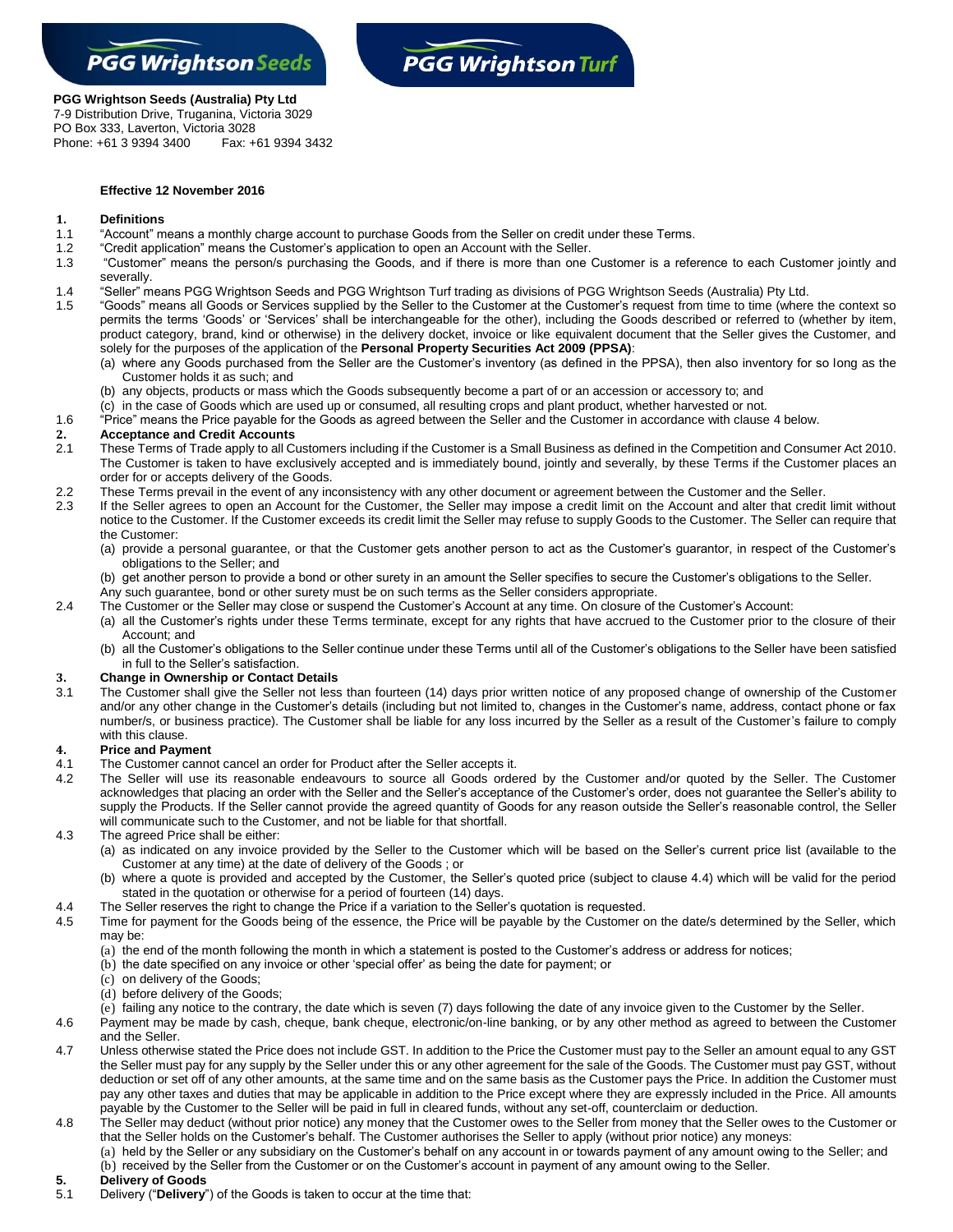## **PGG Wrightson Seeds and PGG Wrightson Turf – Terms of Trade (including Small Business)**

- (a) the Customer or the Customer's nominated carrier takes possession of the Goods; or
- (b) the Seller (or the Seller's nominated carrier) delivers the Goods to the Customer's nominated address even if the Customer is not present at the address.
- 5.2 The cost of delivery is in addition to the Price (ex Warehouse), unless otherwise agreed
- 5.3 The Customer must take delivery by receipt or collection of the Goods whenever they are tendered for delivery. In the event that the Customer is
- unable to take delivery of the Goods as arranged then the Seller shall be entitled to charge a reasonable fee for redelivery and/or storage. 5.4 The Seller may deliver the Goods in separate instalments. Each separate instalment shall be invoiced and paid in accordance with the provisions in these terms and conditions.
- 5.5 Any time or date given by the Seller to the Customer is an estimate only. The Customer must still accept delivery of the Goods even if late and the Seller will not be liable for any loss or damage incurred by the Customer as a result of the delivery being late.

#### **6. Risk**

- 6.1 Risk of damage to or loss of the Goods passes to the Customer on Delivery and the Customer must insure the Goods on or before Delivery.
- 6.2 If any of the Goods are damaged or destroyed following delivery but prior to ownership passing to the Customer, the Seller is entitled to receive all insurance proceeds payable for the Goods. The production of these terms and conditions by the Seller is sufficient evidence of the Seller's rights to receive the insurance proceeds without the need for any person dealing with the Seller to make further enquiries.
- 6.3 If the Customer requests the Seller to leave Goods outside the Seller's premises for collection or to deliver the Goods to an unattended location then such Goods shall be left at the Customer's sole risk.

#### **7. Title**

- <span id="page-1-0"></span>7.1 The Seller and the Customer agree that ownership of the Goods shall not pass until: (a) the Customer has paid the Seller all amounts owing to the Seller; and
	- (b) the Customer has met all of its other obligations to the Seller.
- 7.2 Receipt by the Seller of any form of payment other than cash shall not be deemed to be payment until that form of payment has been honoured, cleared or recognised.
- 7.3 It is further agreed that:
	- (a) until ownership of the Goods passes to the Customer in accordance with claus[e 7.1](#page-1-0) that the Customer is only a bailee of the Goods and must return the Goods to the Seller on request.
	- (b) the Customer holds the benefit of the Customer's insurance of the Goods on trust for the Seller and must pay to the Seller the proceeds of any insurance in the event of the Goods being lost, damaged or destroyed.
	- (c) the Customer must not sell, dispose, or otherwise part with possession of the Goods other than in the ordinary course of business and for market value.
	- (d) the Customer irrevocably authorises the Seller to enter any premises where the Seller believes the Goods are kept and recover possession of the Goods.
	- (e) the Seller may recover possession of any Goods in transit whether or not delivery has occurred.
	- (f) the Customer shall not charge or grant an encumbrance over the Goods nor grant nor otherwise give away any interest in the Goods while they remain the property of the Seller.
	- (g) the Seller may commence proceedings to recover the Price of the Goods sold notwithstanding that ownership of the Goods has not passed to the Customer.

#### **8. Personal Property Securities Act 2009 ("PPSA")**

- 8.1 In this clause financing statement, financing change statement, security agreement, and security interest has the meaning given to it by the PPSA. 8.2 Upon assenting to these terms and conditions the Customer acknowledges and agrees that these terms and conditions constitute a security agreement for the purposes of the PPSA and creates a security interest in all Goods that have previously been supplied and that will be supplied
- in the future by the Seller to the Customer.
- <span id="page-1-3"></span><span id="page-1-2"></span><span id="page-1-1"></span>8.3 The Customer undertakes to:
	- (a) promptly sign any further documents and/or provide any further information (such information to be complete, accurate and up-to-date in all respects) which the Seller may reasonably require to;
		- (i) register a financing statement or financing change statement in relation to a security interest on the Personal Property Securities Register; (ii) register any other document required to be registered by the PPSA; or
		- (iii) correct a defect in a statement referred to in clause  $8.3(a)(i)$  $8.3(a)(i)$  or  $8.3(a)(ii)$ ;
	- (b) indemnify, and upon demand reimburse, the Seller for all expenses incurred in registering a financing statement or financing change statement on the Personal Property Securities Register established by the PPSA or releasing any Goods charged thereby;
	- (c) not register a financing change statement in respect of a security interest without the prior written consent of the Seller;
	- (d) not register, or permit to be registered, a financing statement or a financing change statement in relation to the Goods in favour of a third party without the prior written consent of the Seller;
	- (e) immediately advise the Seller of any material change in its business practices of selling the Goods which would result in a change in the nature of proceeds derived from such sales.
- 8.4 The Seller and the Customer agree that sections 96, 115 and 125 of the PPSA do not apply to the security agreement created by these terms and conditions.
- <span id="page-1-4"></span>8.5 The Customer waives their rights to receive notices under sections 95, 118, 121(4), 130, 132(3)(d) and 132(4) of the PPSA.
- 8.6 The Customer waives their rights as a grantor and/or a debtor under sections 142 and 143 of the PPSA.
- 8.7 Unless otherwise agreed to in writing by the Seller, the Customer waives their right to receive a verification statement in accordance with section 157 of the PPSA.
- 8.8 The Customer must unconditionally ratify any actions taken by the Seller under clause[s 8.3](#page-1-1) t[o 8.5.](#page-1-4)<br>8.9 Subject to any express provisions to the contrary nothing in these terms and conditions is intended
- Subject to any express provisions to the contrary nothing in these terms and conditions is intended to have the effect of contracting out of any of the provisions of the PPSA.

#### **9. Security and Charge**

- 9.1 In consideration of the Seller agreeing to supply the Goods, the Customer charges all of its rights, title and interest (whether joint or several) in any assets capable of being charged, owned by the Customer either now or in the future, to secure the performance by the Customer of its obligations under these terms and conditions (including, but not limited to, the payment of any money).
- 9.2 The Customer indemnifies the Seller from and against all the Seller's costs and disbursements including legal costs on a solicitor and own client basis incurred in exercising the Seller's rights under this clause.

#### <span id="page-1-5"></span>**10. Defects, Warranties and Returns, Competition and Consumer Act 2010 (CCA)**

- <span id="page-1-6"></span>10.1 The Customer must inspect the Goods on delivery and must within seven (7) days of delivery notify the Seller in writing of any evident damage, shortage in quantity, or failure to comply with the description or quote. The Customer must notify any other alleged defect in the Goods as soon as reasonably possible after any such defect becomes evident. Upon such notification the Customer must allow the Seller to inspect the defect.
- 10.2 Under applicable State, Territory and Commonwealth Law (including, without limitation the CCA), certain statutory implied guarantees and warranties (including, without limitation the statutory guarantees under the CCA) may be implied into these terms and conditions (**Non-Excluded Guarantees**).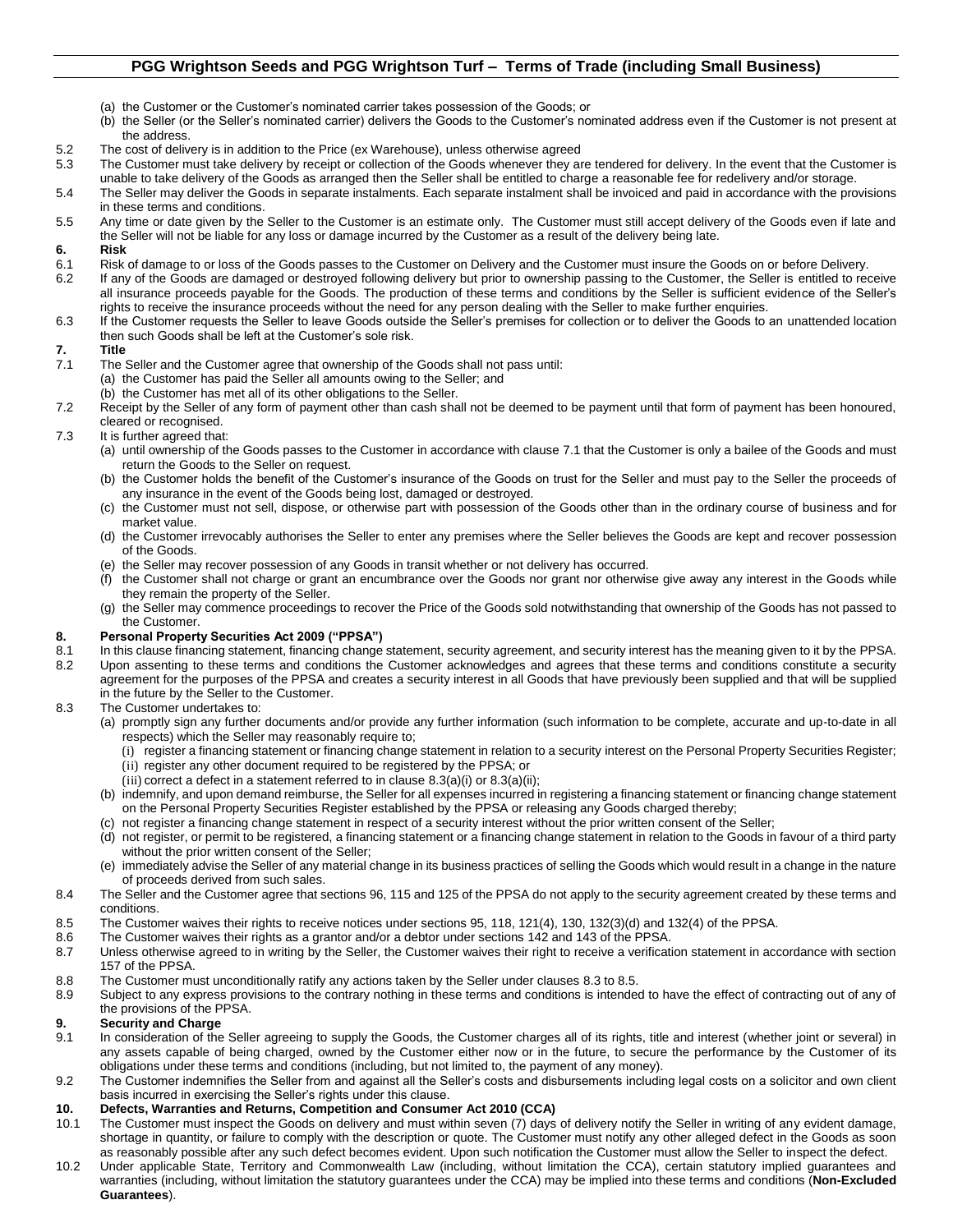## **PGG Wrightson Seeds and PGG Wrightson Turf – Terms of Trade (including Small Business)**

- 10.3 The Seller acknowledges that nothing in these terms and conditions purports to modify or exclude the Non-Excluded Guarantees.
- 10.4 Except as expressly set out in these terms and conditions or in respect of the Non-Excluded Guarantees, the Seller makes no warranties or other representations under these terms and conditions including but not limited to the quality or suitability of the Goods. The Seller's liability in respect of these warranties is limited to the fullest extent permitted by law.
- 10.5 If the Customer is a consumer within the meaning of the CCA, the Seller's liability is limited to the extent permitted by section 64A of Schedule 2.

10.6 If the Seller is required to replace the Goods under this clause or the CCA, but is unable to do so, the Seller may refund any money the Customer has paid for the Goods.

- 10.7 If the Customer is not a consumer within the meaning of the CCA, the Seller's liability for any defect or damage in the Goods is:
	- (a) limited to the value of any express warranty or warranty card provided to the Customer by the Seller at the Seller's sole discretion; (b) limited to any warranty to which the Seller is entitled, if the Seller did not manufacture the Goods;
	- (c) otherwise negated absolutely.
- <span id="page-2-0"></span>10.8 Subject to this claus[e 10,](#page-1-5) returns will only be accepted provided that:
	- (a) the Customer has complied with the provisions of claus[e 10.1;](#page-1-6) and
	- (b) the Seller has agreed that the Goods are defective; and
	- (c) the Goods are returned within a reasonable time at the Customer's cost (if that cost is not significant); and
	- (d) the Goods are returned in as close a condition to that in which they were delivered as is possible.
- 10.9 Notwithstanding clause[s 10.1](#page-1-6) t[o 10.8](#page-2-0) but subject to the CCA, the Seller shall not be liable for any defect or damage which may be caused or partly caused by or arise as a result of:
	- (a) the Customer failing to properly maintain or store any Goods;
	- (b) the Customer using the Goods for any purpose other than that for which they were designed;
	- (c) the Customer continuing the use of any Goods after any defect became apparent or should have become apparent to a reasonably prudent operator or user;
	- (d) the Customer failing to follow any instructions or guidelines provided by the Seller;
	- (e) fair wear and tear, any accident, or act of God.
- 10.10 The Seller may in its absolute discretion accept non-defective Goods for return
- 10.11 Notwithstanding anything contained in this clause if the Seller is required by a law to accept a return then the Seller will only accept a return on the conditions imposed by that law.
- 10.12 The Customer agrees that taking into account the Price that clause 10 in its entirety provides a fair balance between, causes no detriment to and is necessary to protect, the commercial interests of both the Customer and the Seller.

#### **11. Intellectual Property and terms specific to seed, plant, stock and sprays**

- 11.1 Where the Seller has designed, drawn or developed Goods for the Customer, then the copyright in any designs and drawings and documents shall remain the property of the Seller, unless otherwise agreed.
- 11.2 The Seller retains ownership of its intellectual property including any intellectual property held in any seed or plant varieties. The Seller understands that all seeds, plants, bulbs and tubers have been taken from reliable stocks, and comply with industry-accepted standards on purity, germination and description and where the product complies with industry-accepted standards on purity, germination and description, the Seller accepts no liability in relation to any planting or crop. Any seed sold as a PROTECTED SEED VARIETY (under the Plant Breeder's Rights Act 1994) may not be used for seed production or re-sold to Seed Wholesalers without the Seller's written consent.
- 11.3 The Customer agrees that the Seller may (at no cost) use for the purposes of marketing or entry into any competition, any documents, designs, drawings or Goods which the Seller has created for the Customer.

#### **12. Default and Consequences of Default**

- 12.1 Interest on overdue invoices shall accrue daily from the date when payment becomes due, until the date of payment, at a rate of two and a half percent (2.5%) per calendar month (and at the Seller's sole discretion such interest shall compound monthly at such a rate) after as well as before any judgment.
- 12.2 If the Customer owes the Seller any money the Customer shall indemnify the Seller from and against all costs and disbursements incurred by the Seller in recovering the debt (including but not limited to internal administration fees, legal costs on a solicitor and own client basis, the Seller's collection agency costs, and bank dishonour fees).
- 12.3 Without prejudice to any other remedies the Seller may have, if at any time the Customer is in breach of any obligation (including those relating to payment) under these terms and conditions the Seller may suspend the supply of Goods to the Customer or close the Account under clause 2.4. The Seller will not be liable to the Customer for any loss or damage the Customer suffers because the Seller has exercised its rights under this clause.
- 12.4 Without prejudice to the Seller's other remedies at law the Seller shall be entitled to cancel all or any part of any order of the Customer which remains unfulfilled and all amounts owing to the Seller shall, whether or not due for payment, become immediately payable if:
	- (a) any money payable to the Seller becomes overdue, or in the Seller's opinion the Customer will be unable to make a payment when it falls due;
	- (b) the Customer becomes insolvent, convenes a meeting with its creditors or proposes or enters into an arrangement with creditors, or makes an assignment for the benefit of its creditors; or
	- (c) a receiver, manager, liquidator (provisional or otherwise) or similar person is appointed in respect of the Customer or any asset of the Customer.
- **13. Cancellation**
- 13.1 The Seller may cancel delivery of Goods at any time before the Goods are delivered by giving written notice to the Customer. On giving such notice the Seller shall repay to the Customer any money already paid by the Customer for the Goods. The Seller shall not be liable for any loss or damage whatsoever arising from such cancellation.

#### **14. Privacy Act 1988**

- 14.1 The Customer agrees for the Seller to obtain from a credit reporting agency a credit report containing personal credit information about the Customer in relation to credit provided by the Seller.
- 14.2 The Customer agrees that the Seller may exchange information about the Customer with those credit providers either named as trade referees by the Customer or named in a consumer credit report issued by a credit reporting agency for the following purposes:
	- (a) to assess an application by the Customer; and/or
	- (b) to notify other credit providers of a default by the Customer; and/or
	- (c) to exchange information with other credit providers as to the status of this credit account, where the Customer is in default with other credit providers; and/or
	- (d) to assess the creditworthiness of the Customer.
	- The Customer understands that the information exchanged can include anything about the Customer's creditworthiness, credit standing, credit history or credit capacity that credit providers are allowed to exchange under the Privacy Act 1988.
- 14.3 The Customer consents to the Seller being given a consumer credit report to collect overdue payment on commercial credit (Section 18K(1)(h) Privacy Act 1988).
- 14.4 The Customer agrees that personal credit information provided may be used and retained by the Seller for the following purposes (and for other purposes as shall be agreed between the Customer and Seller or required by law from time to time):
	- (a) the provision of Goods; and/or
	- (b) the marketing of Goods by the Seller, its agents or distributors; and/or